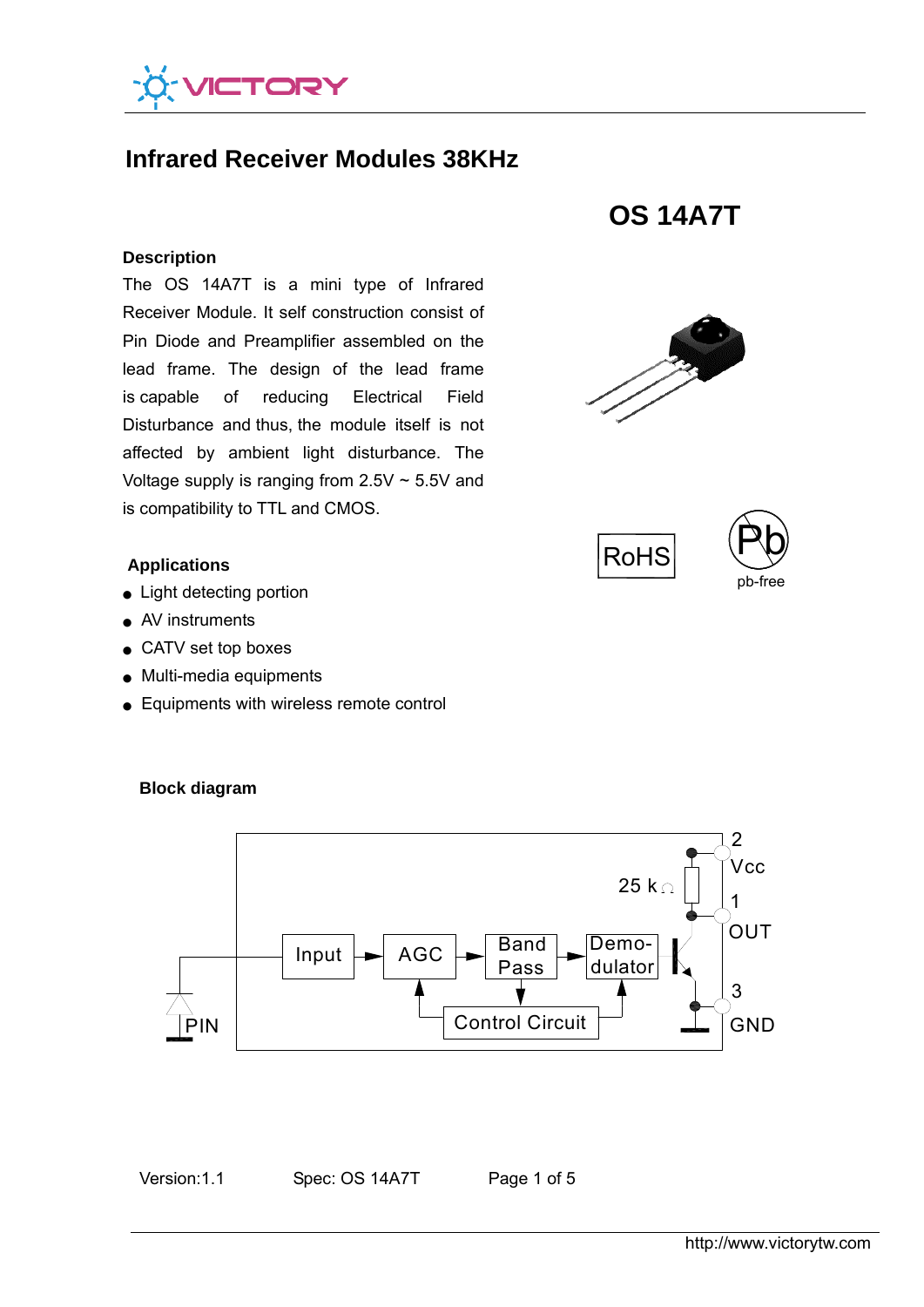

# **Application Circuit**



## **Transmitter Wave Form**



## **D.U.T out put Pulse**

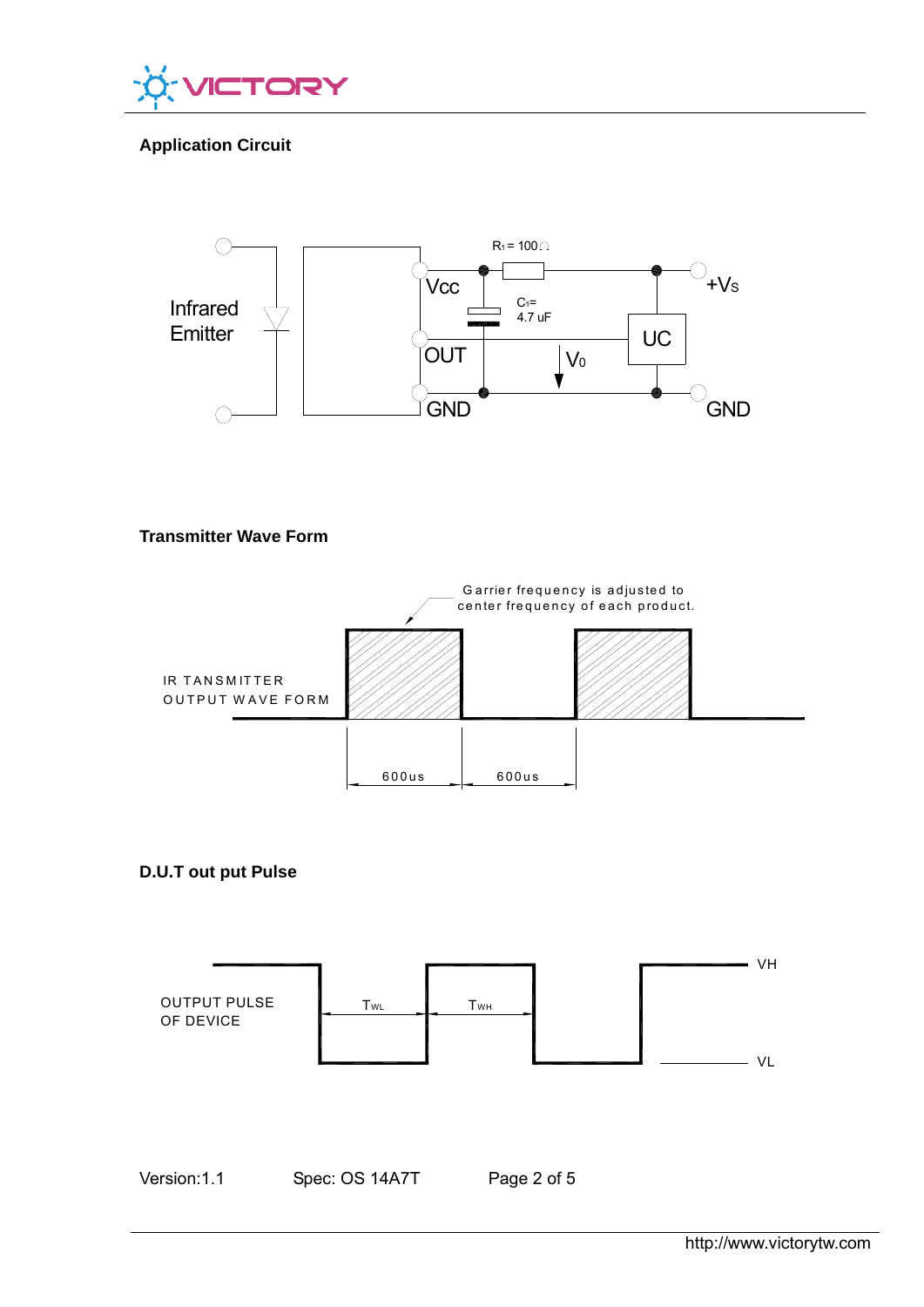

# **Package Dimension**



|  | $\textcircled{1}:$ OUT |
|--|------------------------|
|  | $(2)$ : GND            |
|  | $(3)$ : VCC            |
|  |                        |

unit: mm



## **Notes:**

- 1. All dimensions are millimeters.
- 2. Tolerance is  $\pm$  0.2mm unless otherwise specified.
- 3. Specifications are subject to change without notice.

Version:1.1 Spec: OS 14A7T Page 3 of 5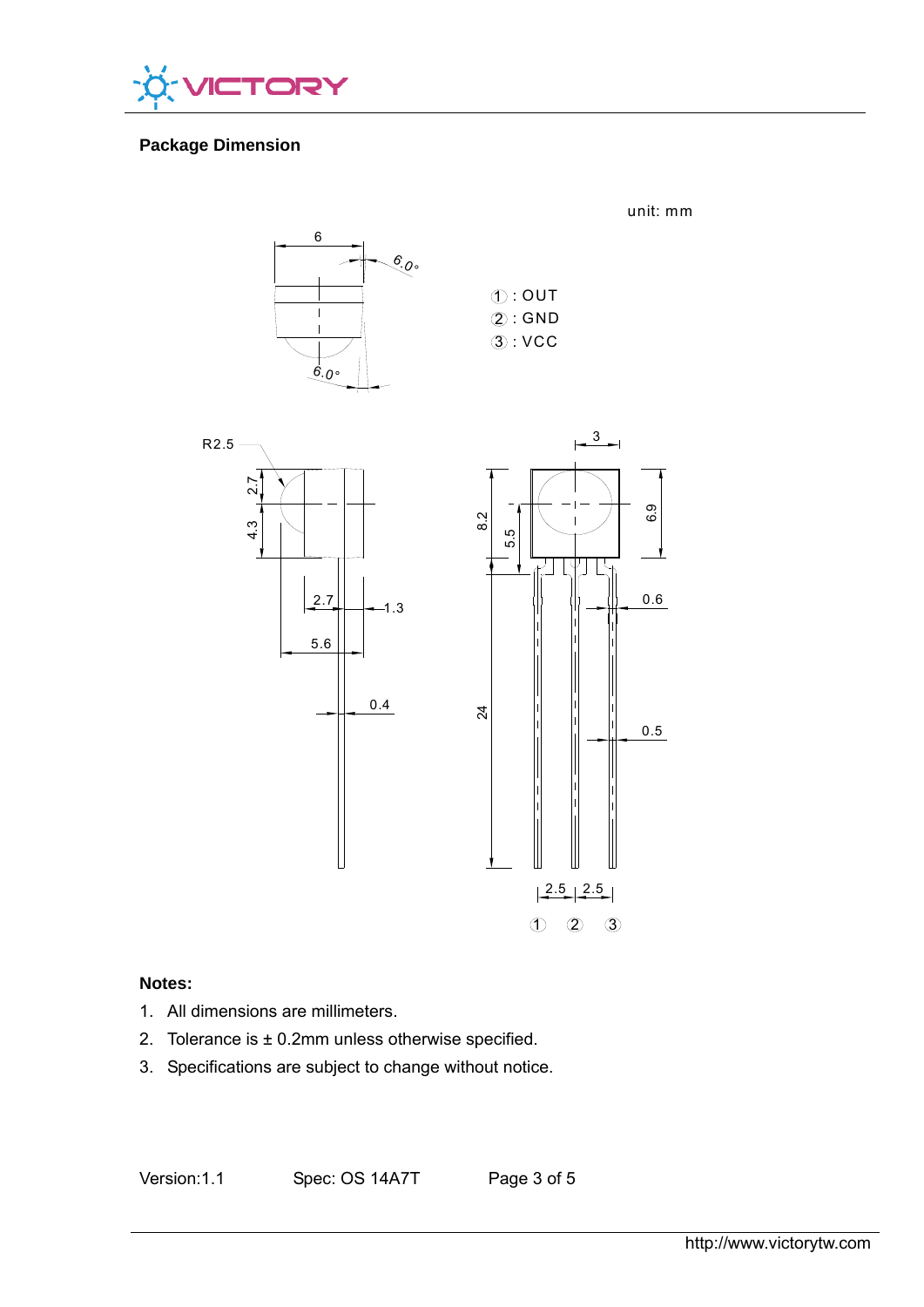

## **Absolute Maximum Ratings (Ta=25**℃**)**

| <b>Parameter</b>             | <b>Symbol</b> | Rating      | Unit   |  |
|------------------------------|---------------|-------------|--------|--|
| <b>Supply Voltage</b>        | Vcc           | $2.5 - 5.5$ |        |  |
| <b>Soldering Temperature</b> | Tsol          | 260         | ∽      |  |
| Storage Temperature          | Tstg          | -40 - +85   | $\sim$ |  |
| <b>Operating Temperature</b> | Topr          | $-25 - +85$ | °∩     |  |

Note: Please take note the Absolute Maximum Rating values. Any operation beyond the specified ratings in this table will result degradation of life-span and may cause product to fail.

| <b>Parameter</b>              | <b>Symbol</b>             | MIN. | TYP. | MAX. | <b>Unit</b> |
|-------------------------------|---------------------------|------|------|------|-------------|
| Supply Voltage                | Vcc                       | 2.7  | 3.0  | 5.0  | V           |
| Consumption Current           | Icc                       |      | 1.3  |      | mA          |
| <b>B.P.F Center Frequency</b> | Fo                        |      | 38   |      | <b>KHz</b>  |
| Peak Wavelength               | $\lambda_{p}$             |      | 940  |      | nm          |
|                               | $L_0$                     | 12   |      |      | m           |
| <b>Reception Distance</b>     | $L_{45}$                  | 6    |      |      |             |
| Half Angle (Horizontal)       | $\Theta_h$                |      | 45   |      | deg         |
| Half Angle (Vertical)         | $\Theta_{v}$              |      | 45   |      | deg         |
| High Pulse Width              | $T_{\rm H}$               | 400  |      | 800  | μs          |
| Low Pulse Width               | $T_{L}$                   | 400  |      | 800  | μs          |
| High Output Voltage           | $V_{H}$                   | 4.5  |      |      | V           |
| Low Output Voltage            | $\mathsf{V}_{\mathsf{L}}$ |      | 0.2  | 0.5  | V           |

## **Electro-Optical Characteristics (Ta=25**℃**)**